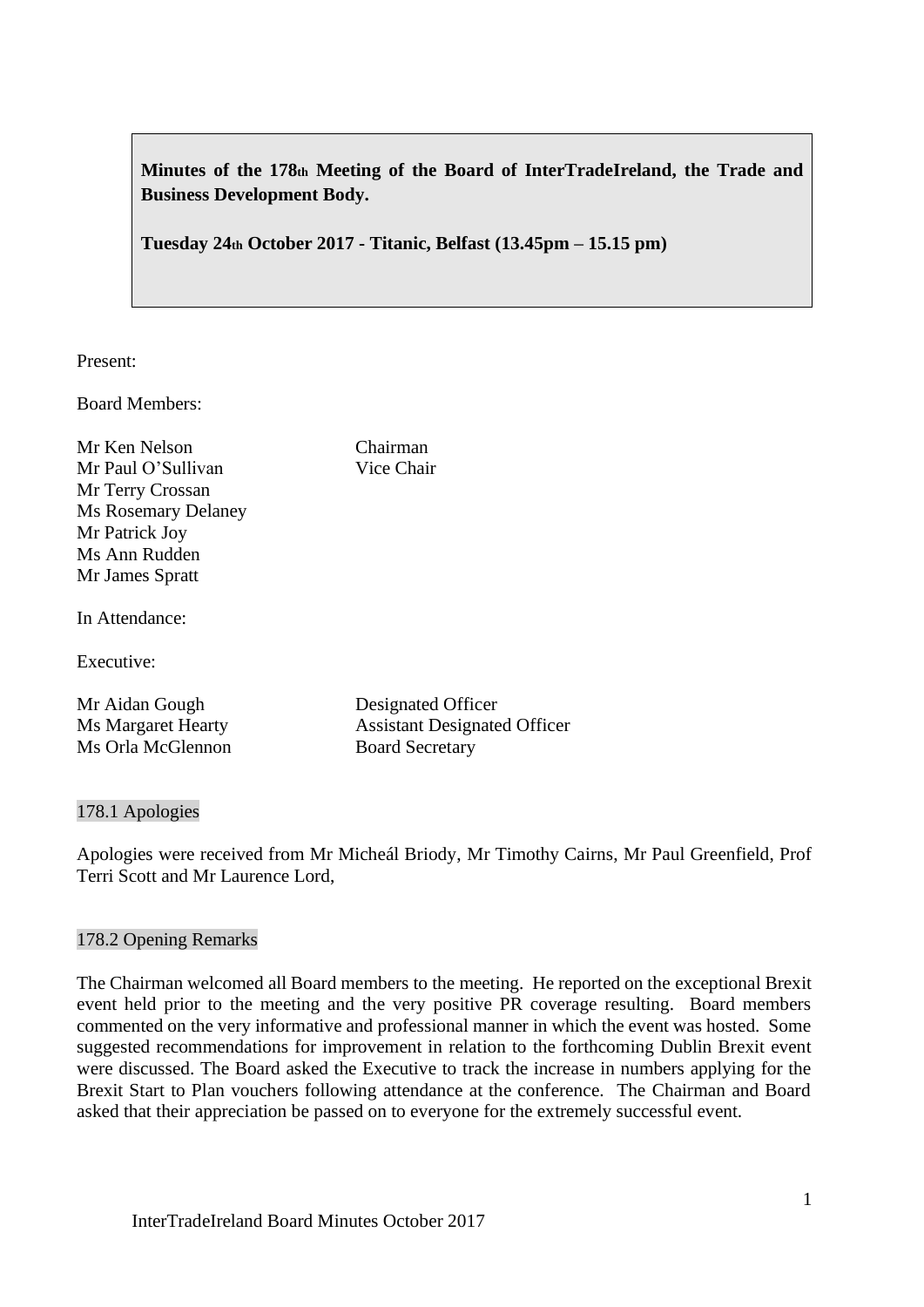## 178.3 Conflict of Interest

The Chairman asked Board members to declare any conflicts of interest relating to today's agenda. The Chairman declared a potential conflict of interest arising from his position as CEO of LEDCOM, which is a member organisation of Enterprise Northern Ireland and is involved in the delivery of the Co-Innovate programme. Ms Ann Rudden declared a potential conflict of interest arising from her position as founder and MD of Áine Hand Made Chocolate who are applying to the Co-Innovate programme.

No other conflicts were declared.

#### 178.4 Authorisation of the 26th September 2017 Board Minutes

The minutes of the 26th September 2017 Board meeting were agreed as a true record of the meeting, approved by the Board and authorised by the Chairman.

## 178.5 Matters Arising

Mr Gough advised that all matters arising from the September Board meeting had been addressed.

#### 178.6 Chairman's Business

The Chairman advised that in his role as Chairman of InterTradeIreland, he had presented to delegates at the NILGA Conference on the 12th October 2017.

#### 178.7 Designated Officer Report

Mr Gough reported on a recent meeting with officials from the Department of Business, Enterprise and Innovation t (DBEJ) to discuss 2017 budget and the impact of exchange rate volatility.

The Chairman thanked Mr Gough for his update.

#### 178.8 Stakeholder Engagement

Mr Gough presented a new framework for stakeholder engagement. The Chairman advised that additional resources were being sought from the Sponsoring Departments, particularly the Northern Ireland administration and in that regard there was merit in Board members assisting the Executive. He thanked Mr Crossan, Mr Spratt and Mr O'Sullivan who had already agreed to assist in the facilitation of engaging with officials from Northern Ireland. The Board were advised that Mr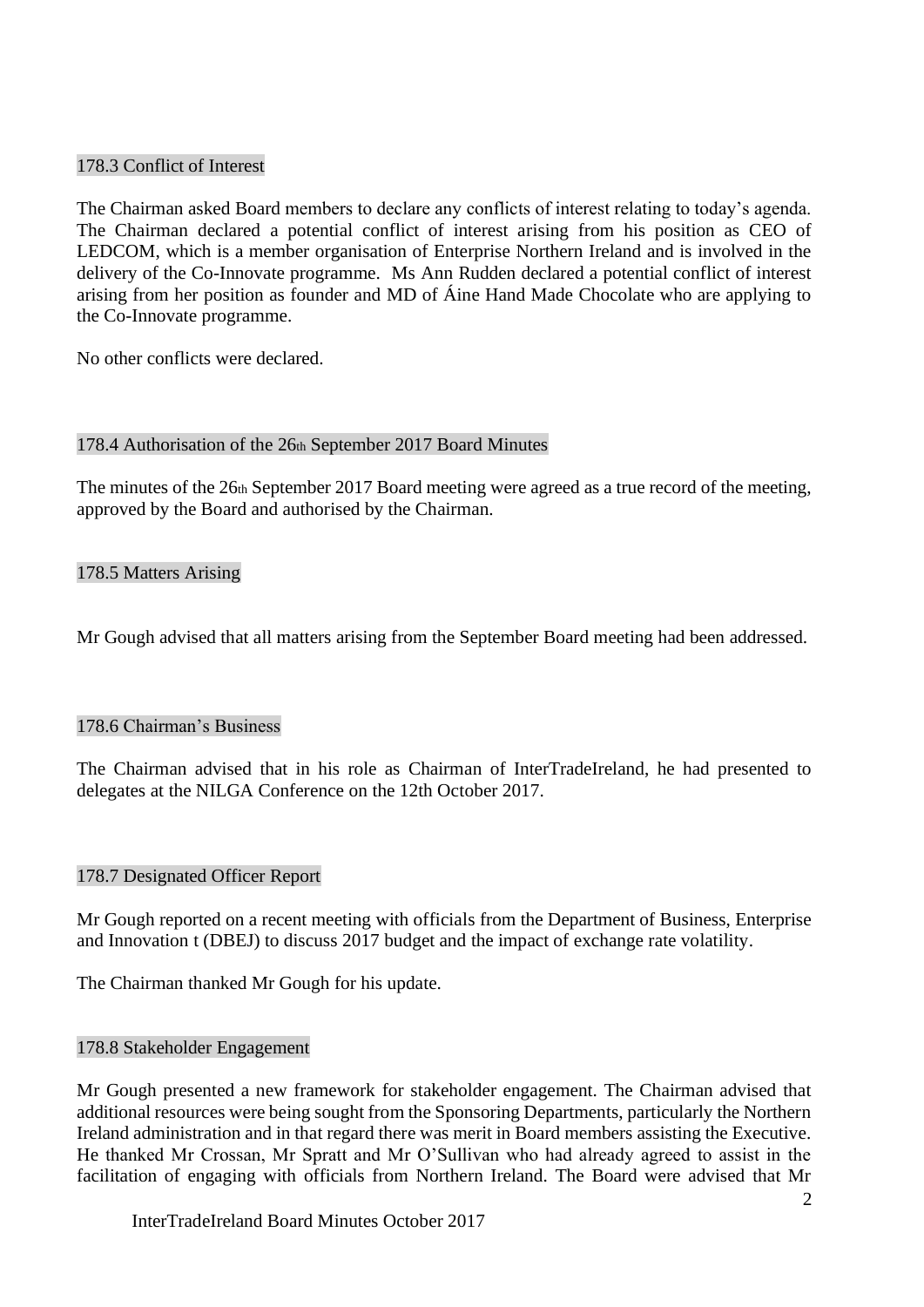Gough and Ms Hearty would be arranging the meetings and any assistance from other Board members would be welcomed. The Board Secretary distributed a summary of Phase 1 of the proposed stakeholder engagement and a list of the key decision makers and influencers. Mr Gough asked that Board members consider the proposed list and advise if they could assist in contacting and/or accompanying the Senior Leadership team to meetings.

The Board discussed the proposed stakeholder engagement at length and suggestions on other key decision makers to contact were made. The Board asked the Executive to list the key outputs that would result if any additional budget was secured. It was agreed that to make best use of Board members' time, meetings could be arranged around InterTradeIreland events and/or Board meetings. The importance of Board members having a clear message to deliver to stakeholders was highlighted and it was agreed that the Executive would prepare a short brief/bullet points for distribution to Board members. The Board agreed to feed comments on the proposed list of stakeholders to the Executive by close of play on Friday 27th October.

The Chairman thanked Board members for their input and Mr Gough for his update.

## 178.9 Board Sub Committee Reports

## *Innovation Sub Committee Report*

Mr O'Sullivan reported back from the Innovation Sub Committee meeting held on 26th September 2017. He informed the Board that three new Fusion applications and two previously deferred applications were considered. Three projects were approved and two projects were deferred for additional information. Mr O'Sullivan informed the Board that the next Innovation Sub Committee meeting would be held on Tuesday 31st October in Belfast.

The Board noted the Innovation Sub Committee Report and the Chairman thanked Mr O'Sullivan for his update.

# *Trade Sub Committee Report*

Mr Joy reported back from the Trade Sub Committee meeting held on 26th September 2017. He advised that the Committee considered fourteen new Acumen applications. Ten projects were approved and four were deferred for further information. One of the deferred projects was subsequently approved and information is still outstanding on three applications. Mr Joy informed the Board that the next Trade Sub Committee meeting would take place on Tuesday 31st October in Enniskillen.

The Board noted the Trade Sub Committee report and the Chairman thanked Mr Joy for his update.

# *Operations Directorate Progress and Activity Report*

Ms Hearty presented the Operations Directorate Progress and Activity Report and advised that the Operations team were extremely busy and all programmes and budgets reports are on track. The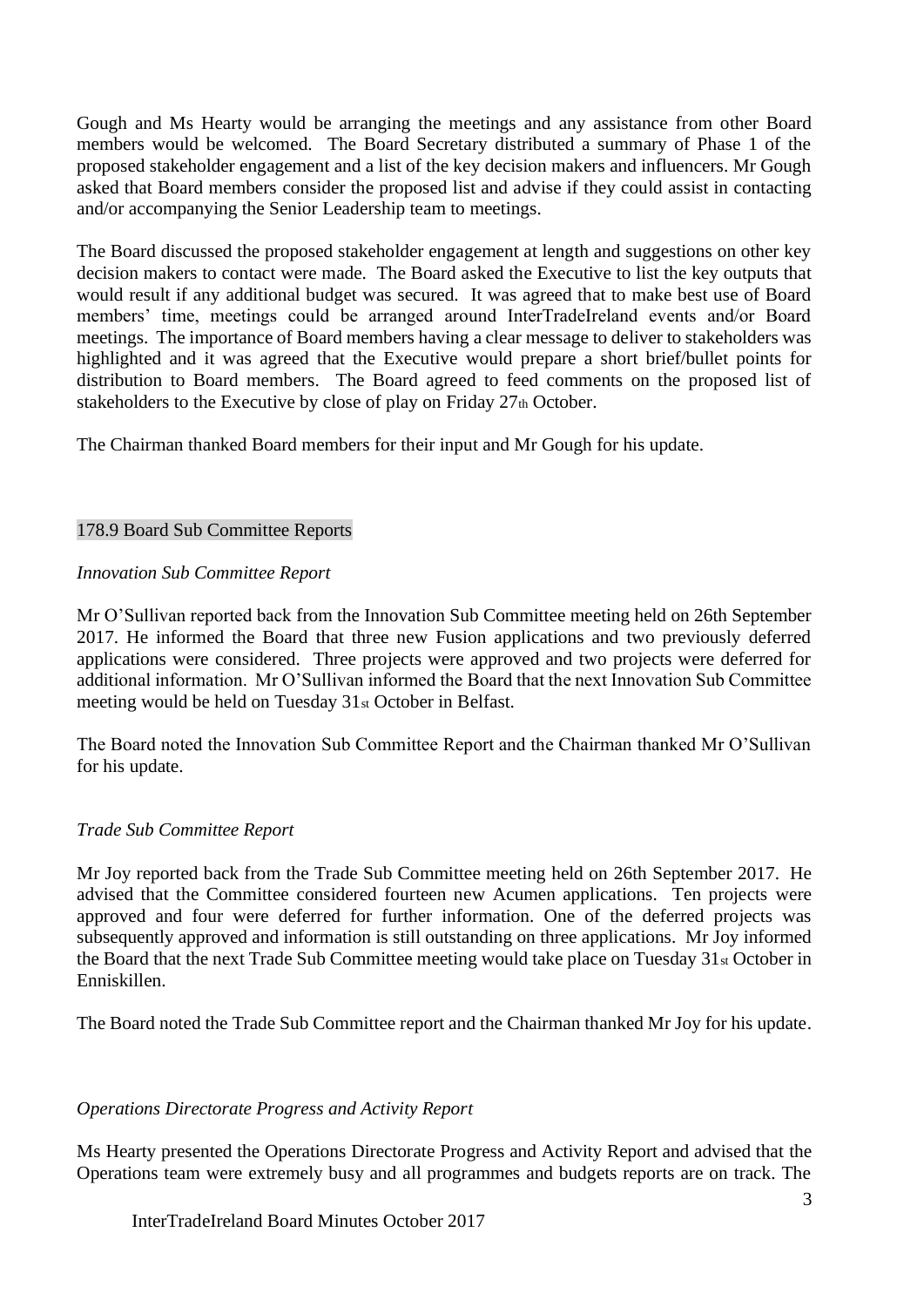2017 Fusion Exemplars detailed in the Operations report were highlighted and Ms Hearty reported on the high business development value derived from these projects to date.

The Chairman noted that as the Local Enterprise Agencies are involved in Brexit events, the Executive should explore opportunities to involve Enterprise Northern Ireland and the Councils in Northern Ireland also.

The Board noted the Operations Directorate Report and the Chairman thanked Ms Hearty for her update.

## *Governance and Financial Matters Report*

Ms Hearty presented the Governance and Financial Matters report. She informed the Board that the Audit and Risk Assurance Committee had agreed the internal audit strategy and work will commence at the end of October. The Senior Leadership team is reviewing the risk register and will be presenting an updated document to the Audit and Risk Assurance Committee to be held on 28th November.

Ms Hearty reported that a review of the 2017 budget had recently been undertaken and the budget is expected to be fully utilised by year end and she also highlighted the impact of currency fluctuations.

Ms Hearty reported that the reimbursement of the first claim for the Co-Innovate programme has been received from SEUPB.

The Board noted the Governance and Financial Matters report and the Chairman thanked Ms Hearty for her report.

# *Tenders and Variations to Letters of Offer/Appointment*

Ms Hearty sought permission to go to competitive tender for the next phase of the Acumen Sales and Marketing programme. She advised that the costs are based on the preferred option in the economic appraisal which the Board had approved in June 2017. Board approval will facilitate preparatory work to be undertaken on the procurement of the contract and the engagement of the Central Procurement Directorate. The tender will not be issued until formal approval has been received from both Sponsoring Departments. It is envisaged that the contract will issue for an initial two-year period with the option to extend. This break clause will enable the performance of the Managing Agents to be assessed over the contract period and will be dependent on budget availability. The Board discussed and approved the request to go to competitive tender for the appointment of Managing Agents to deliver Phase V of the Acumen Sales and Marketing programme. Ms Hearty informed the Board that a request to extend the current Managing Agent contract for an additional time period would be requested at the November Board meeting. This will facilitate the procurement for the contract for services for Phase V of the Acumen programme. The Board asked the Executive to ensure a timely approach of evaluations and economic appraisals to allow the necessary approvals to be in place, prior to the commencement of new programmes.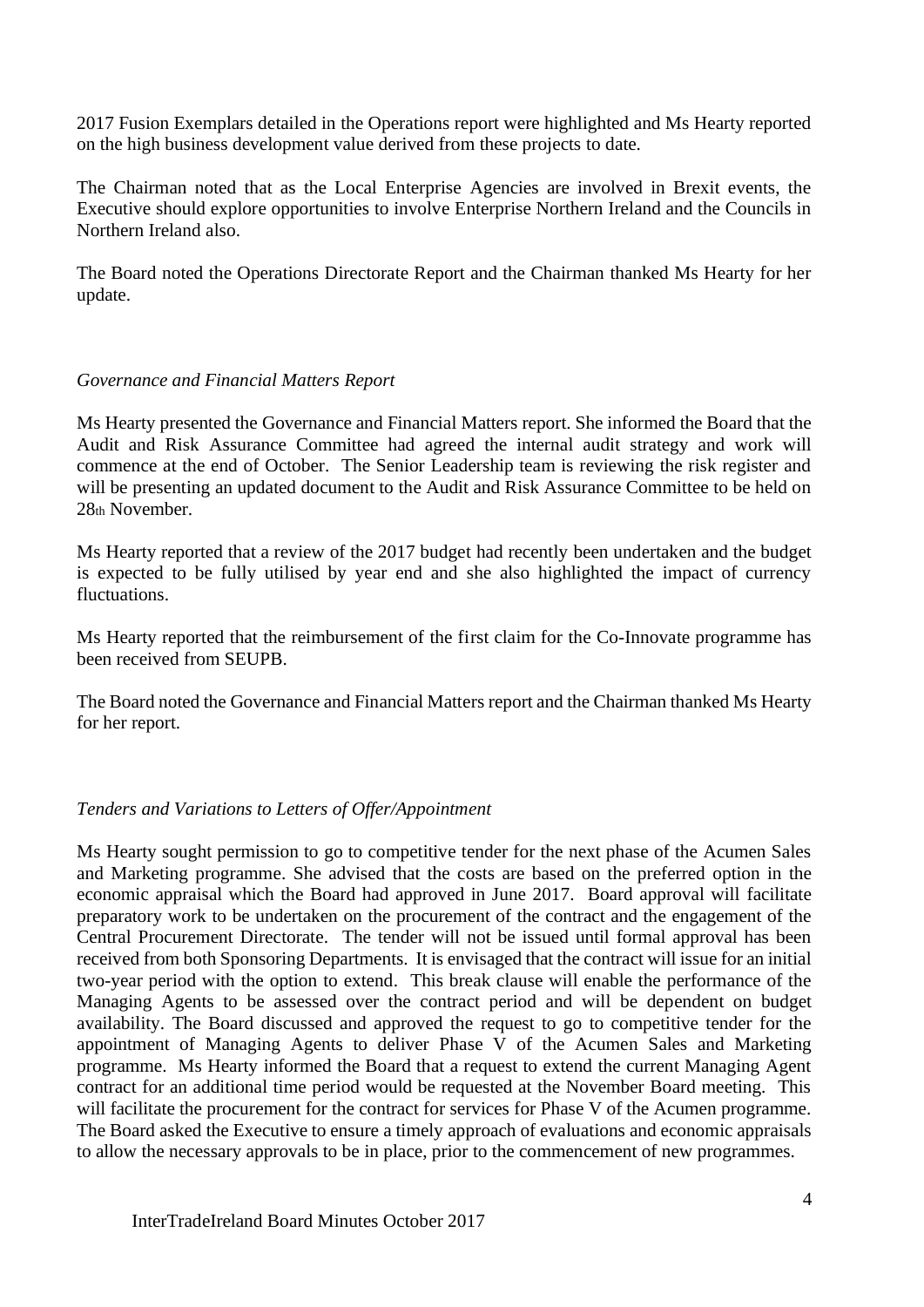The Board asked that when appointing consultants to conduct economic appraisals and evaluations of InterTradeIreland programmes, conditions should continue to be included to ensure effective communications and engagement with all relevant stakeholders.

The Chairman thanked Ms Hearty for her report.

## *Communications Update*

Ms Eimear Fitzpatrick, Communications Manager joined the Board meeting for this agenda item. She advised that following the significant reduction in website traffic, research has recently been undertaken to ascertain the factors attributed to this decline. The three driving factors include:

- Change in the graduate recruitment platform
- Seedcorn advertising
- Decline in advertising spend

Ms Fitzpatrick reported that the graduate recruitment website was re-launched in January 2017, with the managing agent for the Fusion programme acquiring a new recruitment platform. To date this new portal has not been embedded in our Google analytics tracking codes and therefore the InterTradeIreland website no longer benefits from the web hits from the new website. Although a request has been made to embed these hits on our website, due to the sensitive nature of the material (e.g. personal data) it may not be possible to track this information.

The Board were informed of the significant drop in advertising expenditure particularly for Seedcorn activity.

Ms Fitzpatrick reported that the overall advertising spend (the vast majority of which is delivered digitally) has decreased significantly. It is expected that website visitors will increase as a result of our Brexit supports and activities. The development of the new modern interactive website should have a positive impact on web visitors next year.

The Board discussed the website statistics and agreed on the importance of having high-calibre visitors to our website. A flexible, regularly updated website will be required and the significance of social media was highlighted.

The Chairman thanked the Communications Sub Committee and Ms Fitzpatrick for their work in this area.

#### *Co-Innovate Programme Update*

The Board noted the Co-Innovate Programme update.

*Business Plan Commentary Report*

The Board noted the Business Plan Commentary Report.